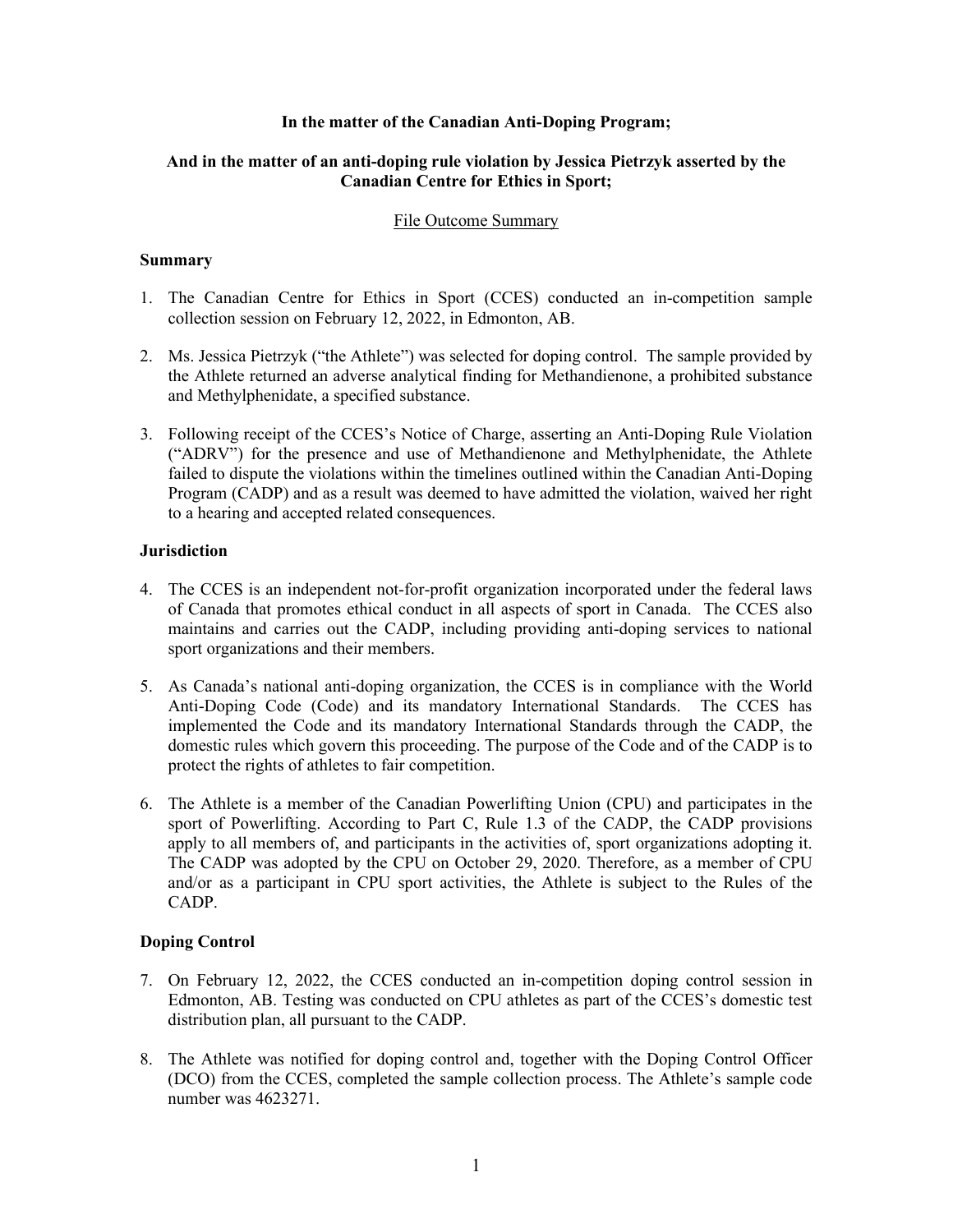9. On February 15, 2022, the Athlete's sample was received by the World Anti-Doping Agency (WADA) accredited laboratory, the INRS-Institut Armand-Frappier (INRS), in Laval, QC.

### **Results Management**

- 10. The adverse analytical finding was received from the INRS on March 4, 2022. The Certificate of Analysis indicated the presence of Methandienone and Methylphenidate.
- 11. Methandienone is classified as a prohibited substance and Methylphenidate is classified as a specified substance on the 2022 WADA Prohibited List.
- 12. On March 11, 2022, the CCES issued a Notification letter regarding the Athlete's adverse analytical finding.
- 13. On April 4, 2022, the CCES issued a Notice of Charge formally asserting a violation against the Athlete for the presence and use of a prohibited and a specified substance. Within the Notice of Charge, the CCES also imposed a Provisional Suspension on the Athlete in accordance with CADP Rule 7.4.1.
- 14. In accordance with CADP Rule 10.2.1, the standard sanction for an anti-doping violation involving the presence and use of a prohibited substance and a specified substance, is a four (4) year period of ineligibility. The CCES proposed the standard four (4) year sanction within its Notice of Charge of April 4, 2022.

### **Confirmation of Violation and Sanction**

- 15. In accordance with CADP Rule 8.4.2, which was specifically referenced within the Notice of Charge, the CCES informed the Athlete on April 4, 2022, that should the Athlete take no further action to dispute the asserted violation within 20 days of receiving the letter she would be deemed to have waived her right to a hearing and thereby would accept the four (4) year period of ineligibility asserted by the CCES.
- 16. On April 25, 2022, the CCES wrote to the Athlete and provided notice that, in order to avoid the provisions of CADP Rule 8.4.2, she must formally respond to the CCES' assertion of an ADRV and either request a hearing or waive her right to a hearing.
- 17. As no further action was taken by the Athlete to dispute the asserted violation by the deadline of April 25, 2022, the CCES relies on the provisions contained in CADP Rule 8.4.2. Accordingly, effective April 25, 2022, by reason of the deemed Waiver, an ADRV has been confirmed against the Athlete for the presence of the identified prohibited and specified substances. In accordance with CADP Rules 7.4.1, 8.4.2, 10.2.1, and 10.13.2, the sanction for this violation is a four (4) year period of ineligibility, which commenced on April 4, 2022 (the date the Athlete was provisionally suspended) and concludes on April 3, 2026.
- 18. The CCES now considers this case closed.